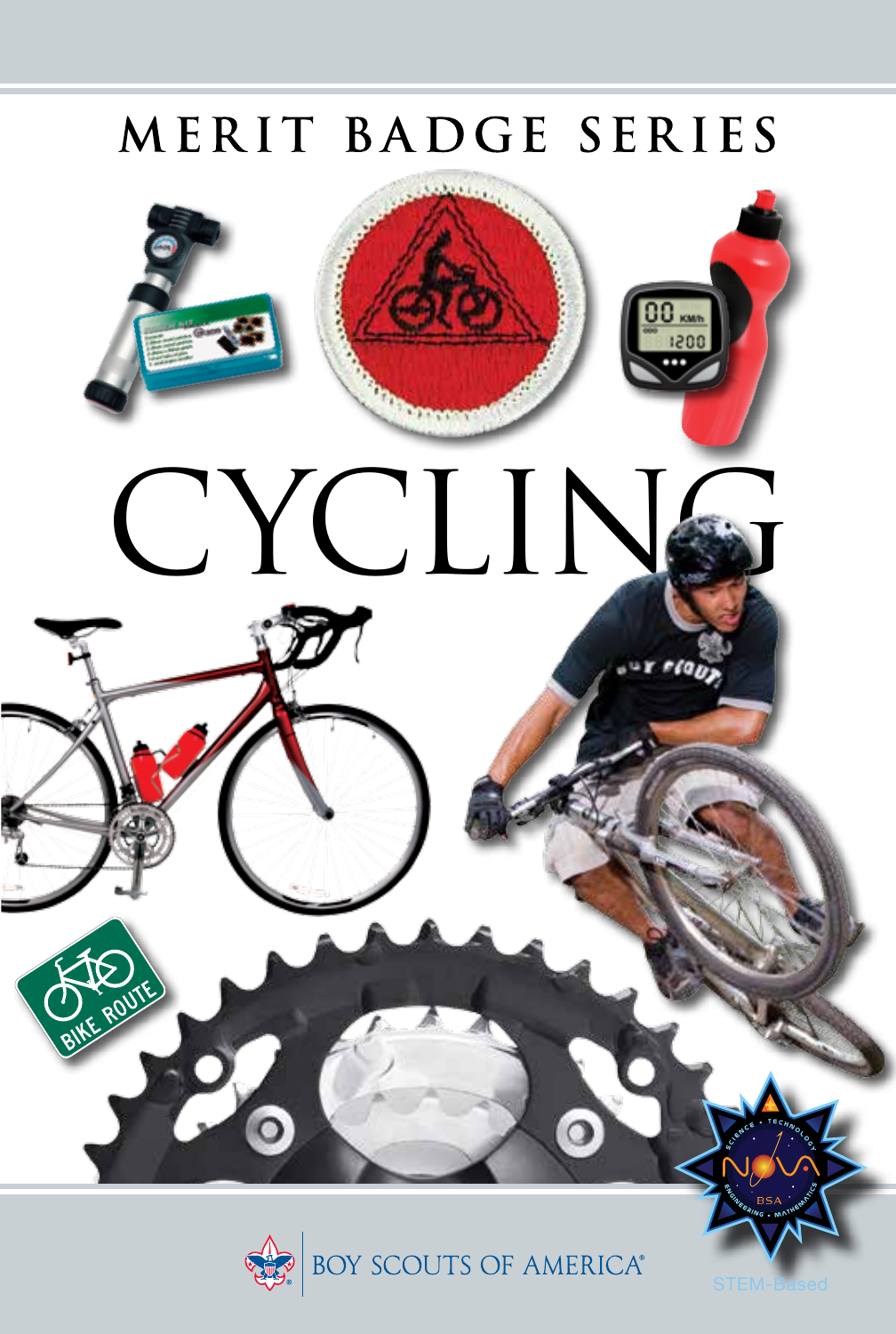**BOY SCOUTS OF AMERICA MERIT BADGE SERIES**

# **CYCLING**



*"Enhancing our youths' competitive edge through merit badges"*

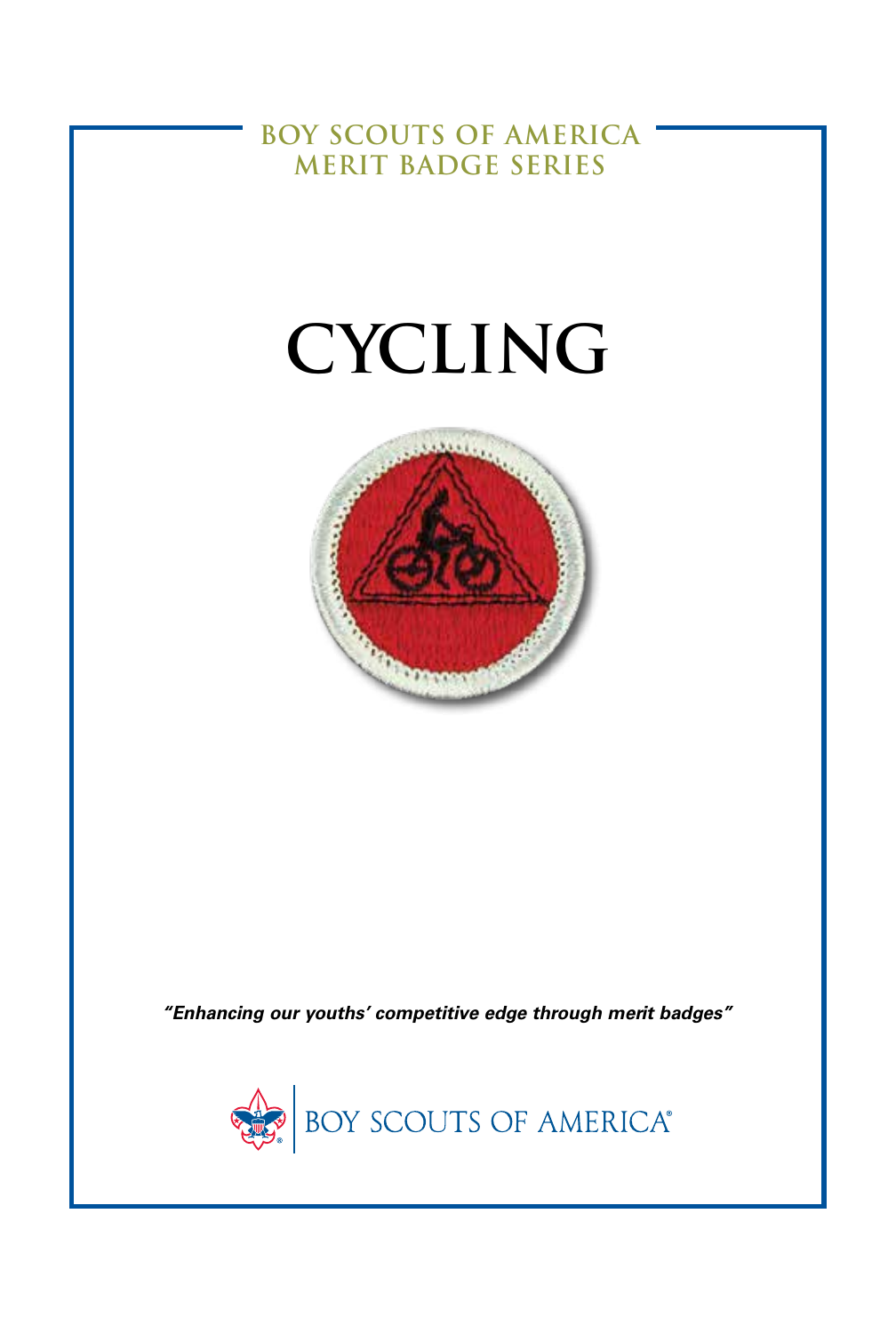## Requirements

- 1. Do the following:
	- a. Explain to your counselor the most likely hazards you may encounter while participating in cycling activities and what you should do to anticipate, help prevent, mitigate, and respond to these hazards.
	- b. Show that you know first aid for injuries or illnesses that could occur while cycling, including cuts, scratches, blisters, sunburn, heat exhaustion, heatstroke, hypothermia, frostbite, dehydration, insect stings, tick bites, and snakebite. Explain to your counselor why you should be able to identify the poisonous plants and poisonous animals that are found in your area.
	- c. Explain the importance of wearing a properly sized and fitted helmet while cycling, and of wearing the right clothing for the weather. Know the BSA Bike Safety Guidelines.
- 2. Clean and adjust a bicycle. Prepare it for inspection using a bicycle safety checklist. Be sure the bicycle meets local laws.
- 3. Show your bicycle to your counselor for inspection. Point out the adjustments or repairs you have made. Do the following:
	- a. Show all points that need regular lubrication.
	- b. Show points that should be checked regularly to make sure the bicycle is safe to ride.
	- c. Show how to adjust brakes, seat level and height, and steering tube.

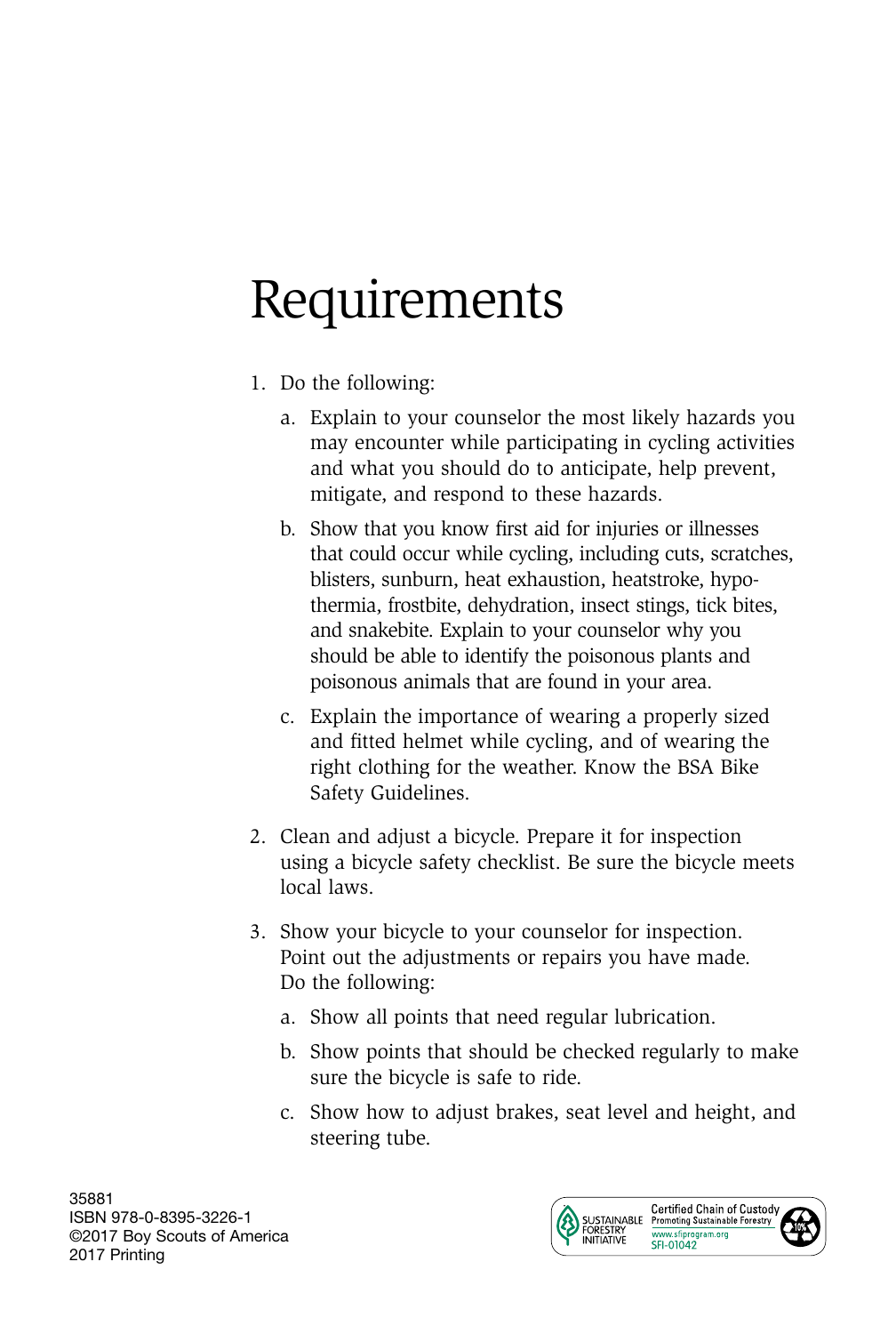- 4. Describe how to brake safely with foot brakes and with hand brakes.
- 5. Show how to repair a flat by removing the tire, replacing or patching the tube, and remounting the tire.
- 6. Describe your state and local traffic laws for bicycles. Compare them with motor-vehicle laws.
- 7.\*Using the BSA buddy system, complete all of the requirements for ONE of the following options: road biking OR mountain biking.

#### **Option A: Road Biking**

- a. Take a road test with your counselor and demonstrate the following:
	- (1) Properly mount, pedal, and brake, including emergency stops.
	- (2) On an urban street with light traffic, properly execute a left turn from the center of the street; also demonstrate an alternate left-turn technique used during periods of heavy traffic.
	- (3) Properly execute a right turn.
	- (4) Demonstrate appropriate actions at a right-turn-only lane when you are continuing straight.
	- (5) Show proper curbside and road-edge riding. Show how to ride safely along a row of parked cars.
	- (6) Cross railroad tracks properly.
- b. Avoiding main highways, take two rides of 10 miles each, two rides of 15 miles each, and two rides of 25 miles each. You must make a report of the rides taken. List dates for the routes traveled, and interesting things seen.
- c. After completing requirement b for the road biking option, do ONE of the following:
	- (1) Lay out on a road map a 50-mile trip. Stay away from main highways. Using your map, make this ride in eight hours.

<sup>\*</sup>The bicycle used for fulfilling these requirements must have all required safety features and must be registered as required by your local traffic laws.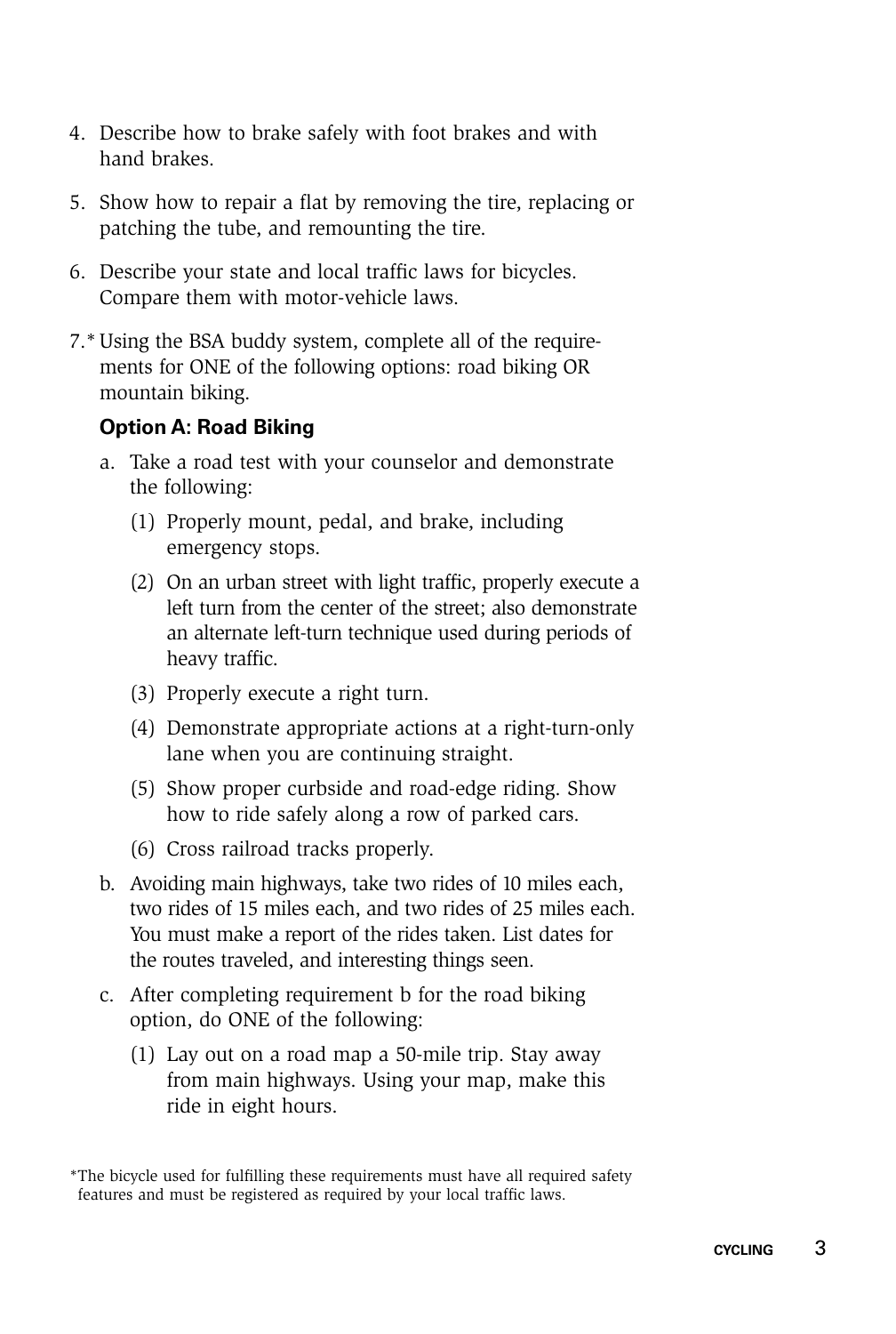(2) Participate in an organized bike tour of at least 50 miles. Make this ride in eight hours. Afterward, use the tour's cue sheet to make a map of the ride.

#### **Option B: Mountain Biking**

- a. Take a trail ride with your counselor and demonstrate the following:
	- (1) Properly mount, pedal, and brake, including emergency stops.
	- (2) Show shifting skills as applicable to climbs and obstacles.
	- (3) Show proper trail etiquette to hikers and other cyclists, including when to yield the right-of-way.
	- (4) Show proper technique for riding up and down hills.
	- (5) Demonstrate how to correctly cross an obstacle by either going over the obstacle on your bike or dismounting your bike and crossing over or around the obstacle.
	- (6) Cross rocks, gravel, and roots properly.
- b. Describe the rules of trail riding, including how to know when a trail is unsuitable for riding.

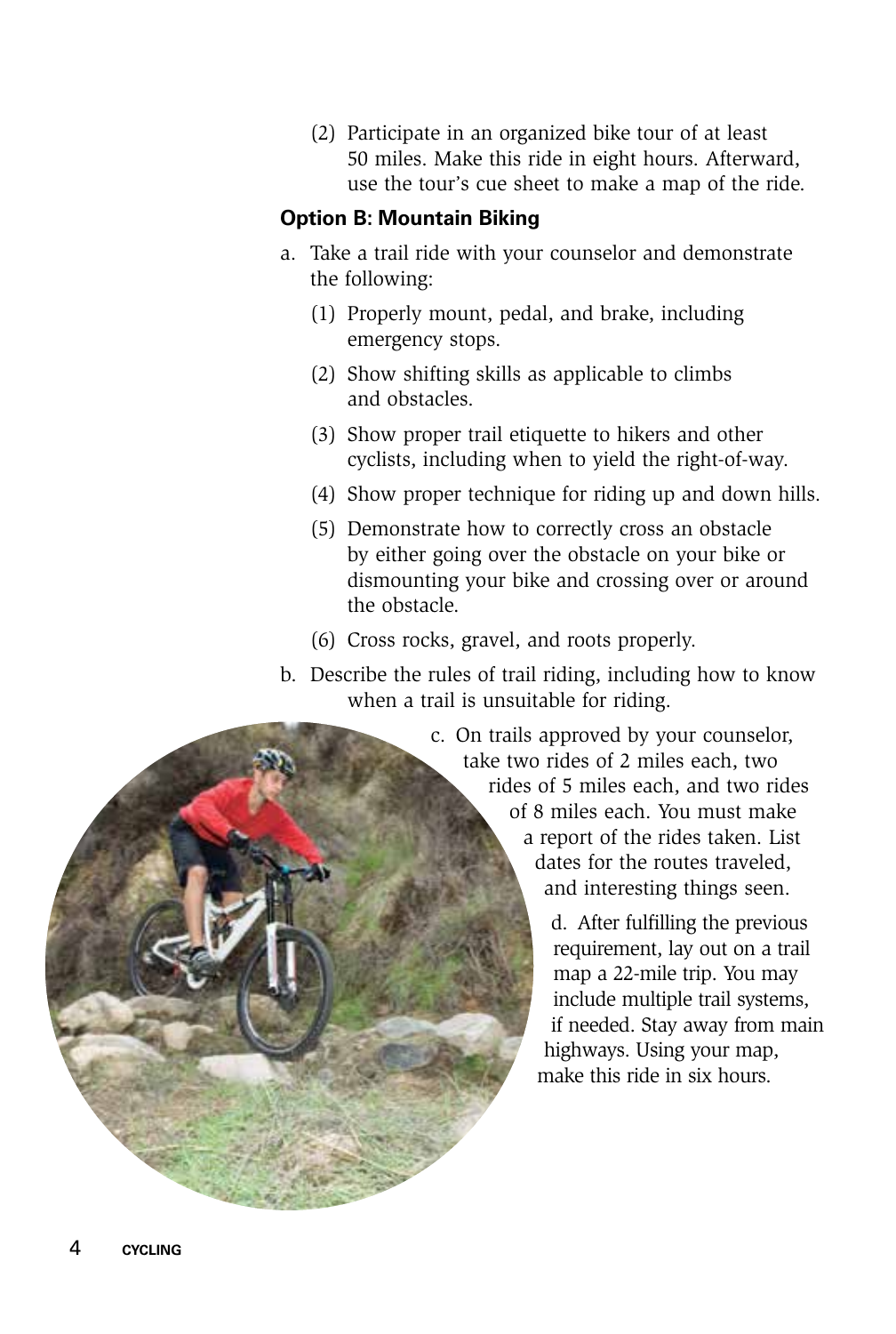### Cycling Resources

#### **Scouting Literature**

*Fieldbook; Deck of First Aid; Emergency First Aid* pocket guide; *First Aid* merit badge pamphlet

Visit the Boy Scouts of America's official retail website (with your parent's permission) at http:// www.scoutstuff.org for a complete listing of all merit badge pamphlets and other helpful Scouting materials and supplies.

#### **Books**

- Bohlinger, Tim. *Mountain Biking: A Beginner's Essential Guide to Getting Started in the Sport of Mountain Biking*. CreateSpace Independent Publishing Platform, 2015.
- Bortman, Tori. *The Bicycling Big Book of Cycling for Beginners: Everything a New Cyclist Needs to Know to Gear Up and Start Riding*. Rodale, 2014.
- Burke, Edmund R., and Ed Pavelka. *The Complete Book of Long-Distance Cycling: Build the Strength, Skills, and Confidence to Ride as Far as You Want.* Rodale, 2000.
- Clark, Nancy, and Jenny Hegmann. *The Cyclist's Food Guide,* 2nd ed. Sports Nutrition Publishers, 2011.
- Downs, Todd. *The Bicycling Guide to Complete Bicycle Maintenance and Repair: For Road and Mountain Bikes,* 6th ed. Rodale, 2010.
- Forester, John. *Effective Cycling,* 7th ed. MIT Press, 2012.
- Forth, Clive. *The Mountain Biking Pocket Guide*. Falcon Guides, 2012.
- Friel, Joe. *The Cyclist's Training Bible,*  4th ed. VeloPress, 2009.
	- ———. *The Mountain Biker's Training Bible.* VeloPress, 2000.
- Glowacz, Dave. *Urban Bikers' Tricks and Tips,* 3rd ed. Wordspace Press, 2010.
- Hewitt, Ben. *Bicycling Magazine's New Cyclist Handbook,* revised ed. Rodale, 2005.
	- ———. *Bicycling Magazine's Nutrition for Peak Performance: Eat and Drink for Maximum Energy on the Road and Off,* revised ed. Rodale, 2000.
- Lopes, Brian, and Lee McCormack. *Mastering Mountain Bike Skills,* 2nd ed. Human Kinetics Publishers, 2010.